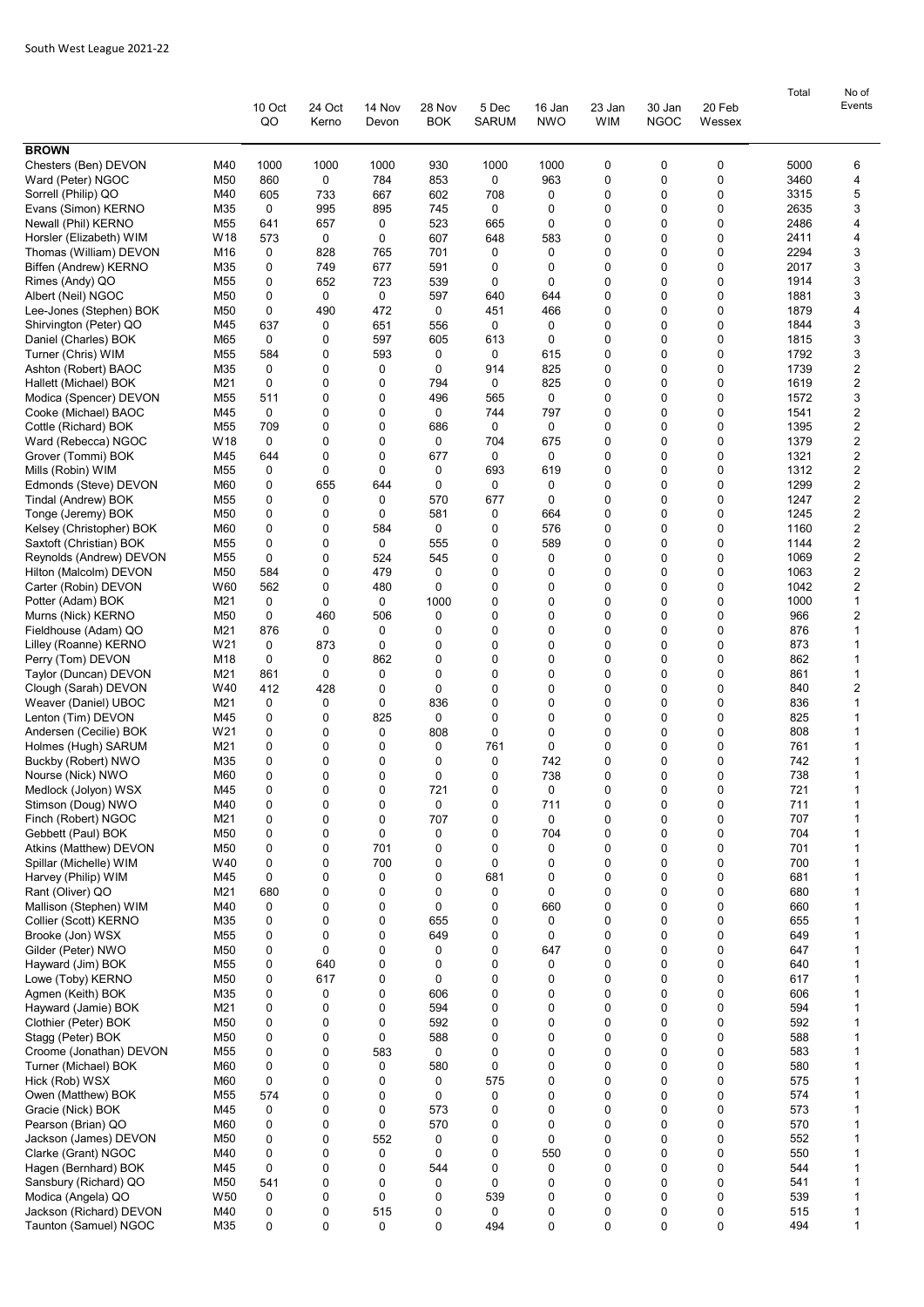|                                                     |                        | 10 Oct       | 24 Oct     | 14 Nov       | 28 Nov       | 5 Dec        | 16 Jan      | 23 Jan           | 30 Jan       | 20 Feb                   | Total        | No of<br>Events   |
|-----------------------------------------------------|------------------------|--------------|------------|--------------|--------------|--------------|-------------|------------------|--------------|--------------------------|--------------|-------------------|
|                                                     |                        | QO           | Kerno      | Devon        | <b>BOK</b>   | <b>SARUM</b> | <b>NWO</b>  | WIM              | <b>NGOC</b>  | Wessex                   |              |                   |
| Lewis (Tom) DEVON                                   | M50                    | 489          | 0          | 0            | 0            | 0            | 0           | 0                | 0            | 0                        | 489          | 1                 |
| Woods (Rob) RAFO<br>Ephraums (Jim) DEVON            | M50<br>M60             | 0<br>0       | 0<br>0     | 0<br>358     | 467<br>0     | 0<br>0       | 0<br>0      | 0<br>0           | 0<br>0       | $\pmb{0}$<br>$\mathbf 0$ | 467<br>358   | $\mathbf{1}$<br>1 |
| <b>BLUE</b><br>Harper (David) DEVON                 | M65                    | 776          | 932        | 665          | 712          | 846          | 0           | 0                | 0            | 0                        | 3931         | 5                 |
| Maliphant (Peter) BOK                               | M65                    | 0            | 919        | 584          | 615          | 765          | 558         | 0                | 0            | 0                        | 3441         | 5                 |
| Bratcher-Howard (Harry) WIM                         | M14                    | 0            | 0          | 754          | 701          | 908          | 671         | 0                | 0            | 0                        | 3034         | 4                 |
| Maliphant (Ben) BOK                                 | M21<br>M55             | 0<br>0       | 0<br>836   | 1000<br>655  | 1000<br>0    | 0<br>676     | 1000<br>568 | 0<br>0           | 0<br>0       | 0<br>0                   | 3000<br>2735 | 3<br>4            |
| Butt (Jeff) SARUM<br>Wimpenny (Mike) DEVON          | M70                    | 746          | 0          | 0            | 518          | 634          | 516         | 0                | 0            | 0                        | 2414         | 4                 |
| Newall (Adele) KERNO                                | W60                    | 0            | 741        | 479          | 464          | 684          | 0           | 0                | 0            | 0                        | 2368         | 4                 |
| Edwardes (Cat) DEVON                                | W <sub>50</sub>        | 667          | 775        | 410          | 0            | 0            | 481         | 0                | 0            | 0                        | 2333         | 4                 |
| Baker (Karen) DEVON                                 | W <sub>50</sub><br>M60 | 631<br>400   | 0<br>527   | 448<br>300   | 0<br>440     | 672<br>442   | 505<br>370  | 0<br>$\mathbf 0$ | 0<br>0       | 0<br>0                   | 2256<br>2179 | 4<br>6            |
| Rossington (Richard) BOK<br>Anderson (Finlay) BOK   | M16                    | 587          | 0          | 0            | 0            | 762          | 626         | 0                | 0            | 0                        | 1975         | 3                 |
| Taylor (Rob) NGOC                                   | M50                    | 754          | 0          | 0            | 523          | 675          | 0           | 0                | 0            | 0                        | 1952         | 3                 |
| Woodley (Beth) DEVON                                | W21                    | 764          | 711        | 369          | 0            | 0            | 0           | 0                | 0            | 0                        | 1844         | 3                 |
| Sands (Tim) BOK<br>Nourse (Nick) NWO                | M70<br>M55             | 0<br>0       | 0<br>0     | 0<br>0       | 560<br>729   | 695<br>1000  | 488<br>0    | 0<br>0           | 0<br>0       | 0<br>0                   | 1743<br>1729 | 3<br>2            |
| Yeo (Martin) DEVON                                  | M21                    | 0            | 1000       | 647          | 0            | 0            | 0           | 0                | 0            | 0                        | 1647         | 2                 |
| Atkins (Chris) BOK                                  | M40                    | 0            | 0          | 0            | 409          | 668          | 537         | 0                | 0            | 0                        | 1614         | 3                 |
| Faulkner (David) BOK                                | M55                    | 668          | 0          | 478          | 407          | 0            | 0           | 0                | $\mathbf 0$  | 0                        | 1553         | 3                 |
| Perry (Ben) DEVON<br>Lewis (Martin) QO              | M14<br>M50             | 0<br>638     | 0<br>0     | 726<br>409   | 795<br>438   | 0<br>0       | 0<br>0      | 0<br>$\mathbf 0$ | 0<br>0       | 0<br>0                   | 1521<br>1485 | 2<br>3            |
| Horsler (Tamsin) WIM                                | W <sub>50</sub>        | 0            | 0          | 516          | 551          | 0            | 395         | 0                | 0            | 0                        | 1462         | 3                 |
| Taylor (Adrian) DEVON                               | M65                    | 1000         | 0          | 453          | 0            | 0            | 0           | 0                | 0            | 0                        | 1453         | 2                 |
| Owen (Matthew) BOK                                  | M55                    | $\mathbf 0$  | 0          | 682          | 706          | 0            | 0           | 0                | 0            | 0                        | 1388         | 2                 |
| Wilson (Damian) DEVON<br>Marshall (Ivor) KERNO      | M50<br>M50             | 747<br>0     | 0<br>838   | 581<br>486   | 0<br>0       | 0<br>0       | 0<br>0      | 0<br>0           | 0<br>0       | 0<br>0                   | 1328<br>1324 | 2<br>2            |
| Dennis (Nick) BOK                                   | M60                    | 0            | 0          | 0            | 0            | 757          | 556         | 0                | 0            | 0                        | 1313         | 2                 |
| Smith (Bryan) DEVON                                 | M65                    | 853          | 0          | 438          | 0            | 0            | 0           | 0                | 0            | 0                        | 1291         | 2                 |
| Clegg (Gavin) WSX                                   | M65                    | 0            | 0          | 0            | 617          | 0            | 653         | 0                | 0            | 0                        | 1270         | $\overline{c}$    |
| Thomas (lan) DEVON<br>Robertson (Steve) QO          | M45<br>M65             | 0<br>659     | 790<br>0   | 420<br>0     | 0<br>545     | 0<br>0       | 0<br>0      | 0<br>0           | 0<br>0       | 0<br>0                   | 1210<br>1204 | 2<br>2            |
| Hudson (Richard) BOK                                | M55                    | 0            | 0          | 0            | 620          | 0            | 582         | 0                | 0            | 0                        | 1202         | 2                 |
| Houlder (Tim) WSX                                   | M60                    | 0            | 0          | 0            | 0            | 644          | 505         | 0                | 0            | 0                        | 1149         | 2                 |
| French (Karen) WIM                                  | W <sub>50</sub><br>W16 | 0<br>0       | 0<br>0     | 0<br>0       | 503<br>0     | 632<br>688   | 0<br>423    | $\mathbf 0$<br>0 | 0<br>0       | 0<br>0                   | 1135<br>1111 | 2<br>2            |
| Lee-Jones (Amy) BOK<br>Reynolds (Alison) DEVON      | W <sub>55</sub>        | 564          | 0          | 0            | 507          | 0            | 0           | 0                | 0            | 0                        | 1071         | 2                 |
| Ashton (Megan) RNRMOC                               | W35                    | 0            | 0          | 0            | 0            | 603          | 464         | 0                | 0            | 0                        | 1067         | $\overline{c}$    |
| Sands (Carol) BOK                                   | W70                    | 0            | 0          | 0            | 0            | 601          | 427         | 0                | 0            | 0                        | 1028         | 2                 |
| Beale (Philip) DEVON<br>Wolstenholme (Sean) DEVON   | M65<br>M55             | 0<br>0       | 648<br>503 | 304<br>405   | 0<br>0       | 0<br>0       | 0<br>0      | 0<br>0           | 0<br>0       | 0<br>0                   | 952<br>908   | 2<br>2            |
| Hagley (Kevin) DEVON                                | M55                    | <sup>0</sup> | 888        | <sup>0</sup> | <sup>0</sup> | $\Omega$     | $\Omega$    | $\Omega$         | <sup>0</sup> | U                        | 888          | $\mathbf{1}$      |
| Butt (Lucy) SARUM                                   | W21                    | 0            | 0          | 841          | 0            | 0            | 0           | 0                | 0            | 0                        | 841          |                   |
| Lewis (Sam) DEVON                                   | M16                    | 0            | 825        | 0            | 0            | 0            | 0           | 0                | 0            | 0                        | 825          | 1                 |
| Moody (John) KERNO<br>Owen (Guy) BOK                | M60<br>M16             | 0<br>0       | 745<br>0   | 0<br>718     | 0<br>0       | 0<br>0       | 0<br>0      | $\Omega$<br>0    | 0<br>0       | 0<br>0                   | 745<br>718   | 1<br>1            |
| Philip (Chris) QO                                   | M65                    | 710          | 0          | 0            | 0            | 0            | 0           | 0                | 0            | 0                        | 710          | 1                 |
| Saunders (Mark) BOK                                 | M60                    | 0            | 0          | 0            | 701          | 0            | 0           | 0                | 0            | 0                        | 701          | 1                 |
| French (Andrew) WIM<br>Fisher (Stuart) NWO          | M55<br>M40             | 0<br>0       | 0<br>0     | 0<br>0       | 0<br>0       | 700<br>696   | 0<br>0      | 0<br>0           | 0<br>0       | 0<br>0                   | 700<br>696   | 1<br>1            |
| Leathwood (Matthew) BOK                             | M45                    | 0            | 0          | 0            | 688          | 0            | 0           | 0                | 0            | 0                        | 688          | 1                 |
| Sayer (lan) WSX                                     | M70                    | 0            | 0          | 0            | 0            | 679          | 0           | $\Omega$         | 0            | 0                        | 679          | 1                 |
| Baldock (Jane) BOK                                  | W35                    | 0            | 0          | 0            | 678          | 0            | 0           | 0                | 0            | 0                        | 678          | 1                 |
| Harrison (Chris) NGOC<br>Medlock (Lyra) WSX         | M60<br>W14             | 0<br>0       | 0<br>0     | 0<br>0       | 0<br>669     | 0<br>0       | 670<br>0    | $\Omega$<br>0    | 0<br>0       | 0<br>0                   | 670<br>669   | 1<br>1            |
| Lawson (Reuben) NGOC                                | M16                    | 0            | 0          | 0            | 668          | 0            | 0           | $\Omega$         | 0            | 0                        | 668          | 1                 |
| Elston (Robert) UBOC                                | M21                    | 0            | 0          | 0            | 667          | 0            | 0           | 0                | 0            | 0                        | 667          | 1                 |
| Powell (Ifor) BOK                                   | M50                    | 0<br>0       | 0<br>0     | 0<br>0       | 663<br>0     | 0<br>653     | 0<br>0      | 0<br>$\mathbf 0$ | 0<br>0       | 0<br>0                   | 663          | 1<br>1            |
| Pickering (Kevin) WIM<br>St Leger-Harris (Simon) QO | M65<br>M65             | 649          | 0          | 0            | 0            | 0            | 0           | 0                | 0            | 0                        | 653<br>649   | 1                 |
| Simmons (John) BOK                                  | M70                    | 0            | 0          | 0            | 645          | 0            | 0           | 0                | 0            | 0                        | 645          | 1                 |
| Wych (Rosie) QO                                     | W65                    | 0            | 637        | 0            | 0            | 0            | 0           | 0                | 0            | 0                        | 637          | $\mathbf{1}$      |
| Christopher (Mike) WIM<br>Hudson (Ginny) NGOC       | M65<br>W <sub>55</sub> | 0<br>0       | 0<br>0     | 0<br>0       | 0<br>626     | 0<br>0       | 628<br>0    | 0<br>0           | 0<br>0       | 0<br>0                   | 628<br>626   | 1<br>1            |
| Bedwell (Alice) BOK                                 | W60                    | 0            | 0          | 0            | 612          | 0            | 0           | 0                | 0            | 0                        | 612          | $\mathbf{1}$      |
| Lawson (Vanessa) NGOC                               | W50                    | 0            | 0          | 0            | 601          | 0            | $\mathbf 0$ | 0                | $\mathbf 0$  | 0                        | 601          | 1                 |
| Mccarthy (Keith) NWO                                | M45                    | 0            | 0          | 0            | 0            | 0            | 584         | $\mathbf 0$      | 0            | 0                        | 584          | 1                 |
| Crawford (Fergus) BOK<br>Taunton (Paul) NGOC        | M50<br>M70             | 0<br>0       | 0<br>0     | 0<br>0       | 583<br>0     | 0<br>583     | 0<br>0      | 0<br>0           | 0<br>0       | 0<br>0                   | 583<br>583   | 1<br>1            |
| Hayter (Steven) DEVON                               | M45                    | 0            | 0          | 582          | 0            | 0            | 0           | $\Omega$         | 0            | 0                        | 582          | 1                 |
| Foster (Peter) BOK                                  | M60                    | 0            | 0          | 0            | 581          | 0            | 0           | 0                | 0            | 0                        | 581          | 1                 |
| Best (Greg) NGOC                                    | M55                    | 0            | 0          | 0            | 579          | 0            | 0           | 0                | 0            | 0                        | 579          | 1                 |
| Dent (Carolyn) BOK<br>Moody (Meredith) BOK          | W <sub>55</sub><br>W21 | 0<br>0       | 0<br>0     | 0<br>0       | 0<br>563     | 575<br>0     | 0<br>0      | 0<br>0           | 0<br>0       | 0<br>0                   | 575<br>563   | 1<br>1            |
| Burgon (Sandy) BOK                                  | M65                    | 0            | 0          | 0            | 553          | 0            | 0           | 0                | 0            | 0                        | 553          | 1                 |
| Hick (Rob) WSX                                      | M60                    | 0            | 0          | 0            | 544          | 0            | 0           | 0                | 0            | 0                        | 544          | 1                 |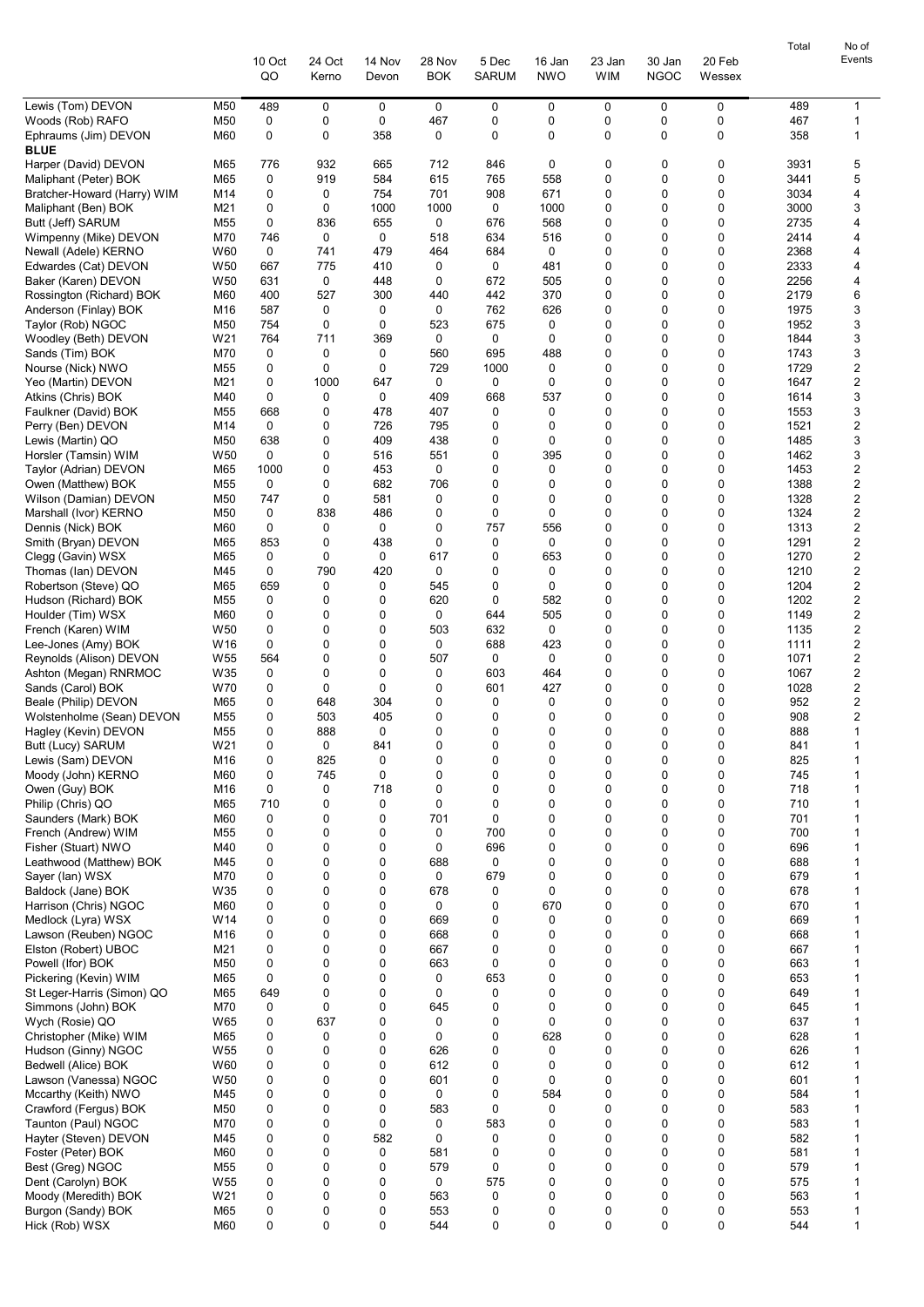|                                                  |                        |            |            |               |             |              |            |                            |             |        | Total        | No of                        |
|--------------------------------------------------|------------------------|------------|------------|---------------|-------------|--------------|------------|----------------------------|-------------|--------|--------------|------------------------------|
|                                                  |                        | 10 Oct     | 24 Oct     | 14 Nov        | 28 Nov      | 5 Dec        | 16 Jan     | 23 Jan                     | 30 Jan      | 20 Feb |              | Events                       |
|                                                  |                        | QO         | Kerno      | Devon         | <b>BOK</b>  | <b>SARUM</b> | <b>NWO</b> | <b>WIM</b>                 | <b>NGOC</b> | Wessex |              |                              |
| Pilling (David) BOK                              | M <sub>55</sub>        | 0          | 0          | 0             | 540         | 0            | 0          | 0                          | 0           | 0      | 540          | 1                            |
| Hallett (Jackie) BOK                             | W60                    | 0          | 0          | 0             | 530         | 0            | 0          | $\mathbf 0$                | 0           | 0      | 530          | 1                            |
| Moncaster (Chris) KERNO                          | M65                    | 0          | 0          | 0             | 0           | 0            | 528        | 0                          | 0           | 0      | 528          | 1                            |
| Stagg (Jane) BOK                                 | W50                    | 0          | 0          | 0             | 527         | 0            | 0          | 0                          | 0           | 0      | 527          | 1                            |
| Croome (Lorraine) DEVON<br>Orton (John) NWO      | W <sub>55</sub><br>M65 | 509<br>0   | 0<br>0     | 0<br>$\Omega$ | 0<br>0      | 0<br>0       | 0<br>504   | 0<br>0                     | 0<br>0      | 0<br>0 | 509<br>504   | 1<br>1                       |
| Ellis (Rebecca) WIM                              | W35                    | 0          | 0          | 489           | 0           | 0            | 0          | 0                          | 0           | 0      | 489          | 1                            |
| Brice (Dan) NWO                                  | M45                    | 0          | 0          | 0             | 0           | 0            | 474        | 0                          | 0           | 0      | 474          | 1                            |
| Dennis (Rachel) BOK                              | W <sub>55</sub>        | 0          | 0          | 0             | 0           | 0            | 460        | 0                          | 0           | 0      | 460          | 1                            |
| Crawford (Karen) BOK                             | W <sub>50</sub>        | 0          | 0          | $\mathbf 0$   | 459         | 0            | 0          | 0                          | 0           | 0      | 459          | 1                            |
| Caffall (Clive) NGOC                             | M60                    | 0          | 0          | 0             | 456         | 0            | 0          | $\mathbf 0$                | 0<br>0      | 0      | 456          | 1                            |
| Mccreadie (Victoria) WIM<br>Keenan (Geoff) DEVON | W40<br>M55             | 0<br>0     | 0<br>0     | 0<br>453      | 454<br>0    | 0<br>0       | 0<br>0     | 0<br>0                     | 0           | 0<br>0 | 454<br>453   | 1<br>1                       |
| Cole (Ro) NGOC                                   | W <sub>55</sub>        | 0          | 0          | 0             | 447         | 0            | 0          | 0                          | 0           | 0      | 447          | 1                            |
| Stratford (Tina) WSX                             | W50                    | 0          | 0          | 0             | 0           | 0            | 446        | 0                          | 0           | 0      | 446          | 1                            |
| Branford (Simon) WIM                             | M40                    | 0          | 0          | 0             | 428         | 0            | 0          | 0                          | 0           | 0      | 428          | 1                            |
| Ames (Paul) DEVON                                | M <sub>55</sub>        | 0          | 0          | 408           | 0           | 0            | 0          | 0                          | 0           | 0      | 408          | 1                            |
| Lovell (Adrian) WIM                              | M65<br>W <sub>55</sub> | 0<br>0     | 0<br>403   | 0<br>0        | 0<br>0      | 0<br>0       | 407<br>0   | $\mathbf 0$<br>$\mathbf 0$ | 0<br>0      | 0<br>0 | 407<br>403   | 1<br>1                       |
| White (Ali) KERNO<br>Wareing (Andy) BOK          | M40                    | 0          | 0          | 0             | 0           | 0            | 390        | 0                          | 0           | 0      | 390          | 1                            |
| Phillips (lan) NGOC                              | M60                    | 0          | 0          | 0             | 372         | 0            | 0          | 0                          | 0           | 0      | 372          | 1                            |
| Sanders (Nick) DEVON                             | M21                    | 0          | 0          | 335           | 0           | 0            | 0          | 0                          | 0           | 0      | 335          | 1                            |
| Selby (Martin) NWO                               | M70                    | 0          | 0          | 0             | 0           | 0            | 232        | 0                          | 0           | 0      | 232          | 1                            |
| <b>GREEN</b>                                     |                        |            |            |               |             |              |            |                            |             |        |              |                              |
| Iddles (Carol) BOK                               | W65<br>W <sub>55</sub> | 673        | 948<br>996 | 730<br>872    | 0<br>0      | 751<br>997   | 466<br>533 | 0<br>0                     | 0<br>0      | 0<br>0 | 3568<br>3398 | 5<br>4                       |
| Butt (Jackie) SARUM<br>Chesters (John) DEVON     | M70                    | 0<br>770   | 700        | 753           | 0           | 698          | 409        | 0                          | 0           | 0      | 3330         | 5                            |
| Hotchkiss (Andrew) DEVON                         | M60                    | 875        | 957        | 869           | 0           | 0            | 0          | $\mathbf 0$                | 0           | 0      | 2701         | 3                            |
| Taylor (Rose) NGOC                               | W16                    | 938        | 0          | 0             | 782         | 971          | 0          | 0                          | 0           | 0      | 2691         | 3                            |
| Aizawa (Ky) DEVON                                | M21                    | 836        | 1000       | 749           | 0           | 0            | 0          | 0                          | 0           | 0      | 2585         | 3                            |
| Branford (Christopher) WIM                       | M75                    | 797        | 0          | 0             | 498         | 842          | 435        | 0                          | 0           | 0      | 2572         | 4                            |
| Hext (Tony) QO                                   | M70<br>W60             | 733        | 0<br>0     | 852<br>883    | 531<br>556  | 0<br>0       | 351<br>377 | 0<br>0                     | 0<br>0      | 0<br>0 | 2467<br>2415 | 4<br>4                       |
| Kelsey (Helen) BOK<br>Ward (Jessica) NGOC        | W16                    | 599<br>666 | 0          | 854           | 0           | 864          | 0          | 0                          | 0           | 0      | 2384         | 3                            |
| Ward (Michelle) NGOC                             | W <sub>50</sub>        | 482        | 0          | 680           | 520         | 679          | 0          | $\mathbf 0$                | 0           | 0      | 2361         | 4                            |
| Lee-Jones (Amy) BOK                              | W16                    | 0          | 847        | 740           | 736         | 0            | 0          | $\mathbf 0$                | 0           | 0      | 2323         | 3                            |
| Barrett (lan) BOK                                | M45                    | 0          | 0          | 674           | 538         | 705          | 341        | 0                          | 0           | 0      | 2258         | 4                            |
| French (Grace) WIM                               | W <sub>14</sub>        | 0          | 0          | 822           | 501         | 923          | 0          | 0                          | 0           | 0      | 2246         | 3                            |
| Virgo (Chris) DEVON<br>Johnson (Chris) BOK       | M70<br>M65             | 688<br>673 | 0<br>0     | 814<br>0      | 674<br>605  | 0<br>780     | 0<br>0     | 0<br>0                     | 0<br>0      | 0<br>0 | 2176<br>2058 | 3<br>3                       |
| Taylor (Judith) NGOC                             | W <sub>55</sub>        | 734        | 0          | 0             | 502         | 803          | 0          | 0                          | 0           | 0      | 2039         | 3                            |
| Kite (Mike) WIM                                  | M70                    | 472        | 535        | 467           | 0           | 513          | 0          | 0                          | 0           | 0      | 1987         | 4                            |
| Keenan (Barbara) DEVON                           | W <sub>55</sub>        | 940        | 0          | 932           | 0           | 0            | 0          | $\mathbf 0$                | 0           | 0      | 1872         | 2                            |
| Olds (Barry) KERNO                               | M65                    | 0          | 864        | 1000          | 0           | $\mathbf 0$  | $\Omega$   | $\Omega$                   | $\Omega$    | U      | 1864         | $\overline{2}$               |
| Hart (Brian) SARUM                               | M75                    | 614        | 567        | 0             | 0           | 595          | 0          | 0                          | 0           | 0      | 1776         | 3                            |
| Shaw (Alasdair) QO<br>Potter (David) BOK         | M40<br>M55             | 885<br>0   | 879<br>0   | 0<br>0        | 0<br>636    | 0<br>611     | 0<br>447   | 0<br>0                     | 0<br>0      | 0<br>0 | 1764<br>1694 | 2<br>3                       |
| Jackson (Stephen) NWO                            | M65                    | 0          | 0          | 0             | 515         | 758          | 334        | 0                          | 0           | 0      | 1607         | 3                            |
| Darwell (Allan) BOK                              | M70                    | 0          | 0          | 0             | 403         | 789          | 394        | 0                          | 0           | 0      | 1586         | 3                            |
| Potter (Caroline) BOK                            | W <sub>55</sub>        | 0          | 0          | 0             | 549         | 688          | 333        | 0                          | 0           | 0      | 1570         | 3                            |
| Tonge (Louise) BOK                               | W <sub>50</sub>        | 0          | 0          | 0             | 537         | 0            | 1000       | 0                          | 0           | 0      | 1537         | 2                            |
| Graham (Andrew) SARUM                            | M65                    | 0          | 0<br>0     | 0<br>0        | 0           | 985          | 456        | 0<br>0                     | 0<br>0      | 0<br>0 | 1441         | 2                            |
| Tindal (Gill) BOK<br>Evans (Laura) KERNO         | W <sub>55</sub><br>W35 | 0<br>0     | 764        | 0             | 570<br>573  | 799<br>0     | 0<br>0     | 0                          | 0           | 0      | 1369<br>1337 | 2<br>2                       |
| Davie (Jemma) DEVON                              | W21                    | 0          | 729        | 592           | $\mathbf 0$ | 0            | 0          | 0                          | 0           | 0      | 1321         | 2                            |
| Dennis (Rachel) BOK                              | W <sub>50</sub>        | 0          | 0          | 0             | 537         | 750          | 0          | 0                          | 0           | 0      | 1287         | 2                            |
| Trayler (John) QO                                | M75                    | 675        | 0          | 569           | 0           | 0            | 0          | 0                          | 0           | 0      | 1244         | 2                            |
| Mcdonald (Ted) BOK                               | M75                    | 0          | 0          | 0             | 0           | 788          | 366        | 0                          | 0           | 0      | 1154         | 2                            |
| Mullins (David) SARUM<br>Wych (Rosie) QO         | M70<br>W65             | 767<br>0   | 0<br>0     | 0<br>666      | 0<br>436    | 0<br>0       | 369<br>0   | 0<br>0                     | 0<br>0      | 0<br>0 | 1136<br>1102 | 2<br>2                       |
| Smith (Craig) BOK                                | M50                    | 0          | 0          | 0             | 585         | 504          | 0          | $\mathbf 0$                | 0           | 0      | 1089         | 2                            |
| Astin (J K) WSX                                  | W65                    | 0          | 0          | 0             | 0           | 687          | 360        | 0                          | 0           | 0      | 1047         | 2                            |
| Taunton (Rosalind) NGOC                          | W70                    | 0          | 0          | 0             | 419         | 610          | 0          | 0                          | 0           | 0      | 1029         | 2                            |
| Boswijk (Kim) DEVON                              | W60                    | 0          | 481        | 521           | 0           | 0            | 0          | 0                          | 0           | 0      | 1002         | 2                            |
| Creber (Andy) NGOC                               | M60                    | 0          | 0          | 0             | 1000        | 0            | 0          | 0                          | 0           | 0      | 1000         | 1                            |
| Hartley (Graham) QO<br>Clarke (Grant) NGOC       | M <sub>55</sub><br>M40 | 1000<br>0  | 0<br>0     | 0<br>0        | 0<br>0      | 0<br>1000    | 0<br>0     | 0<br>0                     | 0<br>0      | 0<br>0 | 1000<br>1000 | 1<br>1                       |
| Christopher (Mike) WIM                           | M65                    | 0          | 0          | 0             | 0           | 996          | 0          | 0                          | 0           | 0      | 996          | 1                            |
| White (Rodney) WIM                               | M45                    | 0          | 0          | 938           | 0           | 0            | 0          | $\mathbf 0$                | 0           | 0      | 938          | 1                            |
| Britton (Tim) BOK                                | M40                    | 0          | 0          | 0             | 934         | 0            | 0          | 0                          | 0           | 0      | 934          | 1                            |
| Warry (Phil) BOK                                 | M65                    | 0          | 0          | 0             | 544         | 0            | 390        | 0                          | 0           | 0      | 934          | 2                            |
| Toomer (Ray) QO                                  | M65                    | 868        | 0          | 0             | 0           | 0            | 0          | 0                          | 0           | 0      | 868          | 1                            |
| Lovell (Adrian) WIM<br>Moon (Christopher) BOK    | M65<br>M70             | 0<br>0     | 0<br>0     | 0<br>0        | 0<br>483    | 863<br>0     | 0<br>352   | 0<br>0                     | 0<br>0      | 0<br>0 | 863<br>835   | 1<br>$\overline{\mathbf{c}}$ |
| Moore (Roger) WIM                                | M65                    | 0          | 0          | 0             | 0           | 793          | 0          | 0                          | 0           | 0      | 793          | 1                            |
| Tanner (Gwen) BOK                                | W60                    | 0          | 0          | 0             | 451         | 0            | 340        | 0                          | 0           | 0      | 791          | 2                            |
| Leathwood (Rachel) BOK                           | W45                    | 0          | 0          | 0             | 787         | 0            | 0          | 0                          | 0           | 0      | 787          | 1                            |
| Palmer (David) BOK                               | M75                    | 0          | 0          | 0             | 758         | 0            | 0          | $\mathbf 0$                | 0           | 0      | 758          | 1                            |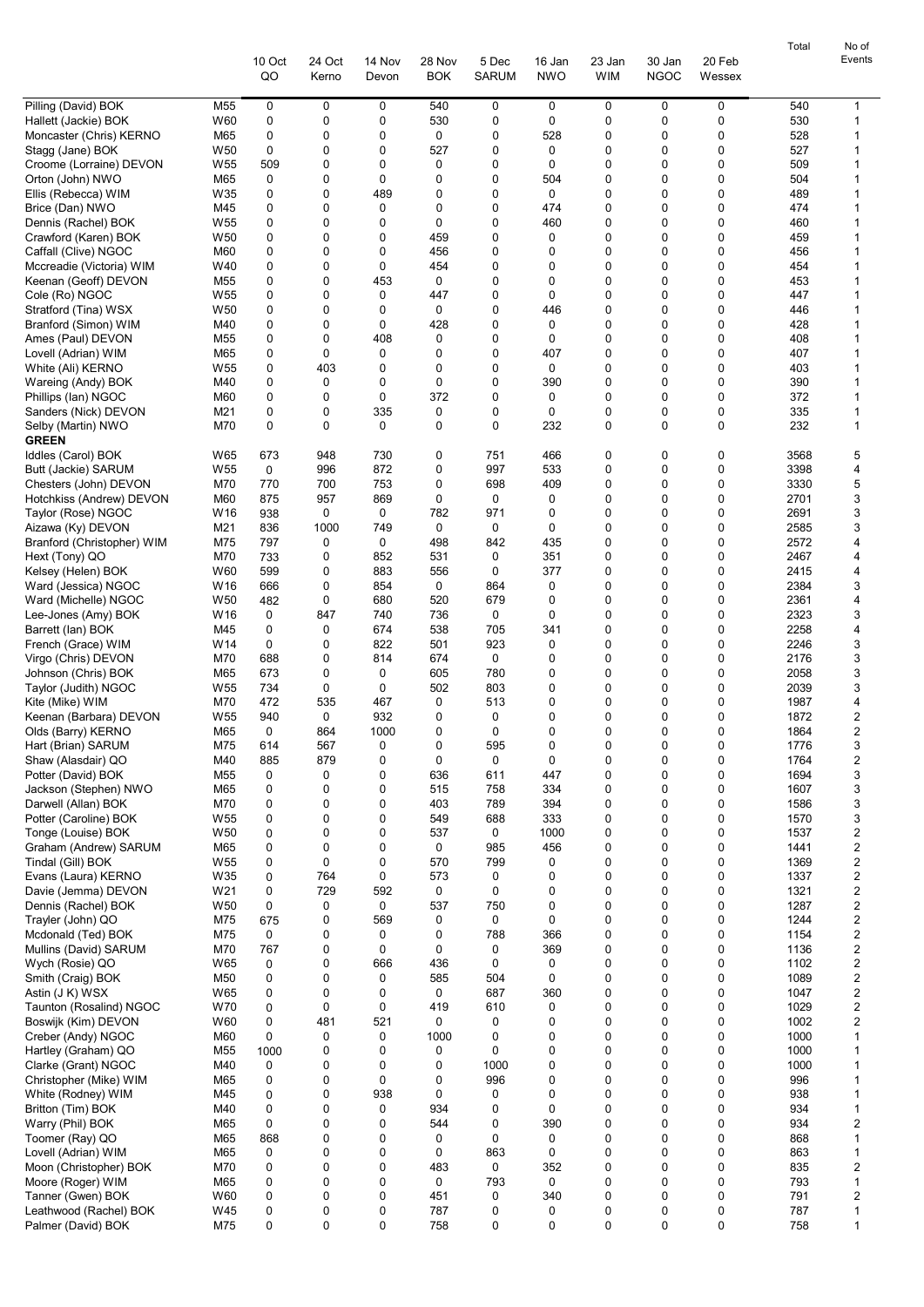|                                                                     |              |                  |                            |                      |                       |                      |                      |                       |                  | Total        | No of                        |
|---------------------------------------------------------------------|--------------|------------------|----------------------------|----------------------|-----------------------|----------------------|----------------------|-----------------------|------------------|--------------|------------------------------|
|                                                                     | 10 Oct<br>QO | 24 Oct<br>Kerno  | 14 Nov<br>Devon            | 28 Nov<br><b>BOK</b> | 5 Dec<br><b>SARUM</b> | 16 Jan<br><b>NWO</b> | 23 Jan<br><b>WIM</b> | 30 Jan<br><b>NGOC</b> | 20 Feb<br>Wessex |              | Events                       |
|                                                                     |              |                  |                            |                      |                       |                      |                      |                       |                  |              |                              |
| Pearce (Carol) DEVON<br>W75                                         | 753          | 0                | 0                          | 0                    | 0                     | 0                    | 0                    | 0                     | 0                | 753          | 1                            |
| M65<br>Davies (Gwyn) SARUM<br>George (Ken) KERNO<br>M70             | 0<br>0       | 0<br>748         | 0<br>0                     | 0<br>0               | 753<br>0              | 0<br>0               | 0<br>0               | 0<br>0                | 0<br>0           | 753<br>748   | 1<br>1                       |
| Anderson (Debbie) BOK<br>W <sub>50</sub>                            | 0            | 0                | 0                          | 0                    | 471                   | 266                  | 0                    | 0                     | 0                | 737          | 2                            |
| W16<br>Elms (Emily) BOK                                             | 0            | 0                | 0                          | 736                  | 0                     | 0                    | 0                    | 0                     | 0                | 736          | 1                            |
| Graham (Jim) WIM<br>M70                                             | 0            | 0                | $\mathbf 0$                | $\mathbf 0$          | 736                   | 0                    | 0                    | 0                     | 0                | 736          | 1                            |
| Andersen (Susanne) BOK<br>W <sub>55</sub>                           | 0            | 0                | 0                          | 460                  | 0                     | 276                  | 0                    | 0                     | 0                | 736          | 2                            |
| Williamson (Dawn) DEVON<br>W60                                      | 0            | 0                | 720                        | 0                    | 0<br>0                | 0<br>0               | 0<br>0               | 0<br>0                | 0                | 720          | 1<br>1                       |
| W65<br>Simmons (Alison) BOK<br>W40<br>Britton (Laura) BOK           | 0<br>0       | 0<br>0           | 0<br>0                     | 700<br>696           | 0                     | 0                    | 0                    | 0                     | 0<br>$\mathbf 0$ | 700<br>696   | 1                            |
| Allday (Rod) KERNO<br>M75                                           | 0            | 688              | 0                          | 0                    | 0                     | 0                    | 0                    | 0                     | 0                | 688          | 1                            |
| Maxwell (Nicholas) DEVON<br>M65                                     | 0            | 0                | 667                        | 0                    | 0                     | 0                    | 0                    | 0                     | 0                | 667          | 1                            |
| Wareing (Nicky) BOK<br>W45                                          | 0            | 0                | 0                          | 358                  | 0                     | 308                  | 0                    | 0                     | 0                | 666          | 2                            |
| M60<br>Dennis (Nick) BOK                                            | 0            | 0                | 0                          | 664                  | 0                     | 0                    | 0                    | $\Omega$              | 0                | 664          | 1                            |
| Pickering (Kevin) WIM<br>M65<br>M60                                 | 0<br>0       | 0<br>647         | 0<br>0                     | 660<br>0             | 0<br>0                | 0<br>0               | 0<br>0               | $\Omega$<br>0         | 0<br>0           | 660<br>647   | 1<br>1                       |
| Smith (Derek) KERNO<br>W40<br>Clarke (Laura) NGOC                   | 0            | 0                | 0                          | 0                    | 633                   | 0                    | 0                    | 0                     | 0                | 633          | 1                            |
| M70<br>Gossage (Laurence) BOK                                       | 0            | 0                | 0                          | 609                  | 0                     | 0                    | 0                    | 0                     | $\mathbf 0$      | 609          | 1                            |
| Pearce (John) DEVON<br>M75                                          | 603          | 0                | 0                          | 0                    | 0                     | 0                    | 0                    | 0                     | 0                | 603          | 1                            |
| Birthwright (Tom) NGOC<br>M40                                       | 0            | 0                | 0                          | 573                  | 0                     | 0                    | 0                    | 0                     | 0                | 573          | 1                            |
| W <sub>50</sub><br>Curtis (Amy) BOK                                 | 0            | $\mathbf 0$      | 0                          | 573                  | 0                     | 0                    | 0                    | 0                     | 0                | 573          | 1                            |
| Sneyd (Robert) KERNO<br>M65<br>W45<br>Medlock (Rebecca) WSX         | 0<br>0       | 566<br>0         | $\mathbf 0$<br>$\mathbf 0$ | $\mathbf 0$<br>565   | 0<br>0                | 0<br>0               | 0<br>0               | $\Omega$<br>$\Omega$  | 0<br>0           | 566<br>565   | 1<br>1                       |
| France (lan) BOK<br>M65                                             | 0            | 0                | 0                          | 542                  | 0                     | 0                    | 0                    | $\Omega$              | 0                | 542          | 1                            |
| Perry (Duncan) BOK<br>M50                                           | 0            | 0                | 0                          | 542                  | 0                     | 0                    | 0                    | 0                     | 0                | 542          | 1                            |
| M60<br>Bryan (Roger) NWO                                            | 0            | 0                | 0                          | 0                    | 0                     | 527                  | 0                    | 0                     | 0                | 527          | 1                            |
| W65<br>Hanstock (Fiona) BOK                                         | 526          | 0                | $\mathbf 0$                | 0                    | 0                     | 0                    | 0                    | 0                     | $\mathbf 0$      | 526          | 1                            |
| Hallett (Jackie) BOK<br>W65                                         | 0            | 0                | 0                          | 0                    | $\mathbf 0$           | 525                  | 0                    | 0                     | 0                | 525          | 1                            |
| Houlder (Sarah) WSX<br>W60<br>Liggett (Kim) NGOC<br>W <sub>55</sub> | 0<br>0       | 0<br>0           | 0<br>0                     | 0<br>503             | 520<br>0              | 0<br>0               | 0<br>0               | 0<br>0                | 0<br>0           | 520<br>503   | 1<br>1                       |
| Knight (Alan) DEVON<br>M60                                          | 0            | 0                | 500                        | 0                    | 0                     | 0                    | 0                    | $\Omega$              | 0                | 500          | 1                            |
| Hanstock (David) BOK<br>M65                                         | 0            | 0                | 0                          | 497                  | 0                     | 0                    | 0                    | 0                     | $\mathbf 0$      | 497          | 1                            |
| W <sub>55</sub><br>Dent (Carolyn) BOK                               | 0            | 0                | 0                          | 471                  | 0                     | 0                    | 0                    | 0                     | 0                | 471          | 1                            |
| M75<br>Fisher (John) QO                                             | 466          | 0                | 0                          | 0                    | 0                     | 0                    | 0                    | 0                     | 0                | 466          | 1                            |
| M75<br>Thomas (Howard) BOK                                          | 0            | 0                | 0                          | 461                  | 0                     | 0                    | 0                    | 0                     | 0                | 461          | 1                            |
| Sands (Carol) BOK<br>W70<br>Elford (Scott) WSX<br>M21               | 0<br>0       | 0<br>0           | 0<br>0                     | 447<br>0             | 0<br>0                | 0<br>437             | 0<br>0               | 0<br>0                | 0<br>0           | 447<br>437   | 1<br>1                       |
| Gold (Sheila) WSX<br>W65                                            | 0            | 0                | 0                          | 0                    | 436                   | 0                    | 0                    | 0                     | 0                | 436          | 1                            |
| M70<br>Sayer (lan) WSX                                              | 0            | $\mathbf 0$      | 0                          | $\mathbf 0$          | 0                     | 435                  | 0                    | 0                     | 0                | 435          | 1                            |
| Perry (Rachel) UBOC<br>W21                                          | 0            | 0                | 0                          | 425                  | 0                     | 0                    | 0                    | 0                     | 0                | 425          | 1                            |
| Battison (David) SARUM<br>M75                                       | 0            | 0                | 0                          | 0                    | 0                     | 418                  | 0                    | 0                     | 0                | 418          | 1                            |
| Pakuls (Linda) WIM<br>W65                                           | 0            | 0<br>$\mathbf 0$ | 0<br>0                     | 0                    | 0                     | 413                  | 0<br>0               | 0<br>0                | 0<br>$\mathbf 0$ | 413          | 1                            |
| M70<br>Prowse (lan) NGOC<br>Tait (lan) SARUM<br>M70                 | 0<br>U       | $\Omega$         | 0                          | 0<br>0               | 0<br>0                | 393<br>372           | <sup>0</sup>         | $\Omega$              | $\Omega$         | 393<br>372   | 1<br>1                       |
| Landrigan (Ruth) BOK<br>W40                                         | 0            | 0                | 0                          | 0                    | 0                     | 349                  | 0                    | 0                     | 0                | 349          | 1                            |
| Turner (Amanda) BOK<br>W60                                          | 0            | 0                | 0                          | 339                  | 0                     | 0                    | 0                    | 0                     | 0                | 339          | 1                            |
| Young (Chic) SARUM<br>M65                                           | 0            | 0                | $\mathbf 0$                | 0                    | 0                     | 334                  | 0                    | 0                     | 0                | 334          | 1                            |
| Forrest (Mike) BOK<br>M65                                           | 0            | 0                | 0                          | 0                    | 0                     | 314                  | 0                    | 0                     | 0                | 314          | 1                            |
| Jones (Jenny) NWO<br>W <sub>55</sub><br>W40                         | 0<br>0       | 0<br>0           | 0<br>0                     | 0<br>313             | 0<br>0                | 314<br>0             | 0<br>0               | 0<br>0                | 0<br>0           | 314<br>313   | 1<br>1                       |
| Fielder (Helena) BOK<br>Jones (Chris) NWO<br>M55                    | 0            | 0                | 0                          | 0                    | 0                     | 306                  | 0                    | 0                     | 0                | 306          | 1                            |
| W75<br>Thomas (Sally) BOK                                           | 0            | 0                | 0                          | 0                    | 0                     | 302                  | 0                    | 0                     | 0                | 302          | 1                            |
| Liddle (Duncan) NWO<br>M60                                          | 0            | 0                | 0                          | 0                    | 0                     | 291                  | 0                    | 0                     | 0                | 291          | 1                            |
| Harvey (Victoria) NGOC<br>W <sub>55</sub>                           | 0            | 0                | 0                          | 0                    | 0                     | 278                  | 0                    | 0                     | 0                | 278          | 1                            |
| Lockton (Elizabeth) WSX<br>W60                                      | 0            | 0                | 0<br>0                     | 0                    | 0                     | 246                  | 0                    | 0                     | 0<br>$\mathbf 0$ | 246          | 1                            |
| W55<br>Fadeyibi (Rhiannon) NGOC<br>Beale (Kevin) NWO<br>M60         | 0<br>0       | 0<br>0           | 0                          | 231<br>0             | 0<br>$\mathbf 0$      | 0<br>217             | 0<br>0               | 0<br>0                | 0                | 231<br>217   | 1<br>1                       |
| <b>SHORT GREEN</b>                                                  |              |                  |                            |                      |                       |                      |                      |                       |                  |              |                              |
| Craddock (Roger) QO<br>M80                                          | 521          | 1000             | 977                        | 613                  | 815                   | 0                    | 0                    | 0                     | 0                | 3926         | 5                            |
| Chesters (Ruth) DEVON<br>W70                                        | 637          | 652              | 707                        | 474                  | 705                   | 659                  | 0                    | 0                     | 0                | 3360         | 6                            |
| W75<br>Green (Jill) DEVON                                           | 726          | 981              | 747                        | 0                    | 704                   | 0                    | 0                    | 0                     | 0                | 3158         | 4                            |
| Curtis (Sue) BOK<br>W70<br>M70                                      | 639          | 0<br>0           | 724<br>718                 | 498                  | 0<br>0                | 576                  | 0<br>0               | 0<br>0                | 0<br>0           | 2437<br>2401 | 4                            |
| Curtis (Brian) BOK<br>W70<br>Mullins (Denise) SARUM                 | 629<br>643   | 0                | 0                          | 492<br>0             | 788                   | 562<br>719           | 0                    | 0                     | 0                | 2150         | 4<br>3                       |
| W75<br>Thornton (Charlotte) SARUM                                   | 528          | 750              | 0                          | 0                    | 0                     | 580                  | 0                    | 0                     | 0                | 1858         | 3                            |
| King (Christine) BOK<br>W70                                         | 0            | 0                | 0                          | 444                  | 693                   | 681                  | 0                    | 0                     | 0                | 1818         | 3                            |
| Lewis (Karen) QO<br>W55                                             | 556          | 0                | 747                        | 408                  | 0                     | 0                    | 0                    | 0                     | 0                | 1711         | 3                            |
| W75<br>Fletcher (Clare) BOK                                         | 0            | 0                | 0                          | 459                  | 595                   | 647                  | 0                    | 0                     | 0                | 1701         | 3                            |
| W70<br>Hands (Sue) WIM                                              | 0            | 0                | 0                          | 0                    | 888                   | 721                  | 0                    | 0                     | 0                | 1609         | 2                            |
| Pack (Abi) NWO<br>W45<br>M80<br>Boyt (Arthur) DEVON                 | 0<br>742     | 0<br>0           | 0<br>693                   | 0<br>0               | 788<br>0              | 784<br>0             | 0<br>0               | 0<br>0                | 0<br>0           | 1572<br>1435 | $\overline{\mathbf{c}}$<br>2 |
| W70<br>Christopher (Caroline) WIM                                   | 0            | 0                | 0                          | 0                    | 616                   | 621                  | 0                    | 0                     | 0                | 1237         | 2                            |
| Pickering (Hilary) WIM<br>W65                                       | 0            | 0                | 0                          | 517                  | 716                   | 0                    | 0                    | 0                     | 0                | 1233         | $\boldsymbol{2}$             |
| Hart (Pat) SARUM<br>W75                                             | 417          | 401              | 0                          | 0                    | 389                   | 0                    | 0                    | 0                     | 0                | 1207         | 3                            |
| W75<br>Hambleton (Joan) SARUM                                       | 0            | 0                | 0                          | 0                    | 564                   | 554                  | 0                    | 0                     | 0                | 1118         | 2                            |
| Olds (Pauline) KERNO<br>W65                                         | 0            | 540              | 565                        | 0                    | 0                     | 0                    | 0                    | 0                     | 0                | 1105         | 2                            |
| Saunders (Anne) NWO<br>W70<br>Tait (lan) SARUM<br>M70               | 0<br>0       | 0<br>0           | 0<br>0                     | 0<br>0               | 558<br>1000           | 538<br>0             | 0<br>0               | 0<br>0                | 0<br>0           | 1096<br>1000 | 2<br>$\mathbf{1}$            |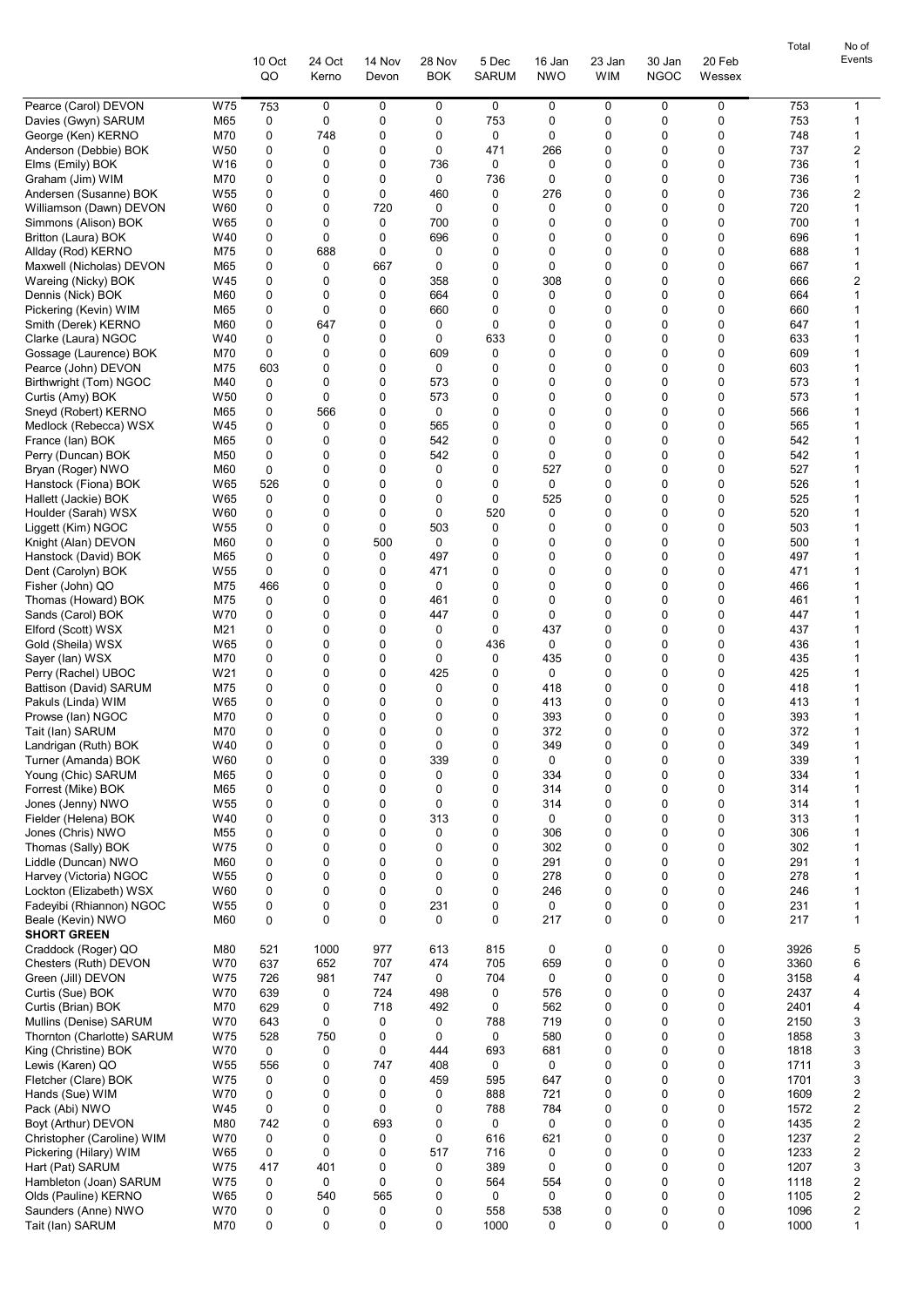|                                                          |                        |              |                 |                  |                      |                       |                      |                            |                       |                  | Total        | No of  |
|----------------------------------------------------------|------------------------|--------------|-----------------|------------------|----------------------|-----------------------|----------------------|----------------------------|-----------------------|------------------|--------------|--------|
|                                                          |                        | 10 Oct<br>QO | 24 Oct<br>Kerno | 14 Nov<br>Devon  | 28 Nov<br><b>BOK</b> | 5 Dec<br><b>SARUM</b> | 16 Jan<br><b>NWO</b> | 23 Jan<br><b>WIM</b>       | 30 Jan<br><b>NGOC</b> | 20 Feb<br>Wessex |              | Events |
|                                                          |                        |              |                 |                  |                      |                       |                      |                            |                       |                  |              |        |
| Simmons (Alison) BOK                                     | W65                    | 1000         | 0               | 0                | 0                    | 0                     | 0                    | 0                          | 0                     | 0                | 1000         | 1      |
| Pearce (John) DEVON<br>New (Sam) NWO                     | M75<br>M21             | 0<br>0       | 0<br>0          | 1000<br>0        | 0<br>1000            | 0<br>0                | 0<br>0               | 0<br>0                     | 0<br>0                | 0<br>0           | 1000<br>1000 | 1<br>1 |
| Landrigan (Sam) BOK                                      | M35                    | 0            | 0               | 0                | 0                    | 0                     | 1000                 | 0                          | 0                     | 0                | 1000         | 1      |
| Harding (Suzanne) NGOC                                   | W <sub>55</sub>        | 0            | 0               | 0                | 0                    | 0                     | 932                  | 0                          | 0                     | 0                | 932          | 1      |
| Morton (Peter) KERNO                                     | M75                    | 0            | 921             | 0                | 0                    | 0                     | 0                    | 0                          | 0                     | 0                | 921          | 1      |
| Pearce (Carol) DEVON                                     | W75                    | 0            | 0               | 914              | 0                    | 0                     | 0                    | 0                          | 0                     | 0                | 914          | 1      |
| Smith (Richard) KERNO<br>Hanstock (David) BOK            | M70<br>M65             | 0<br>900     | 911<br>0        | 0<br>0           | 0<br>0               | 0<br>0                | 0<br>0               | 0<br>0                     | 0<br>0                | 0<br>0           | 911<br>900   | 1<br>1 |
| Morris (James) BOK                                       | M50                    | 0            | 0               | 0                | 0                    | 0                     | 888                  | $\mathbf 0$                | 0                     | 0                | 888          | 1      |
| Middleton (Alan) KERNO                                   | M75                    | 0            | 863             | 0                | 0                    | 0                     | 0                    | 0                          | 0                     | 0                | 863          | 1      |
| Young (Chic) SARUM                                       | M60                    | 0            | 0               | 0                | 0                    | 862                   | 0                    | 0                          | 0                     | 0                | 862          | 1      |
| Pullen (Bernard) KERNO                                   | M80                    | 0            | 850             | 0                | 0                    | 0                     | 0                    | 0                          | 0                     | 0                | 850          | 1      |
| Peirce (lan) SARUM                                       | M75<br>W75             | 0<br>0       | 0<br>0          | $\mathbf 0$<br>0 | 0<br>0               | 0<br>810              | 834<br>0             | $\mathbf 0$<br>$\mathbf 0$ | 0<br>0                | 0<br>$\mathbf 0$ | 834<br>810   | 1<br>1 |
| Thomas (Sally) BOK<br>Graham (Jim) WIM                   | M70                    | 0            | 0               | 0                | 0                    | 0                     | 770                  | 0                          | 0                     | 0                | 770          | 1      |
| Oxenham (David) SARUM                                    | M65                    | 0            | 0               | 0                | 0                    | 763                   | 0                    | 0                          | 0                     | 0                | 763          | 1      |
| Bridle (Trevor) WIM                                      | M75                    | 0            | 0               | $\mathbf 0$      | 0                    | 0                     | 708                  | 0                          | 0                     | 0                | 708          | 1      |
| Thomas (Howard) BOK                                      | M75                    | 0            | 0               | 0                | 0                    | 0                     | 704                  | $\mathbf 0$                | 0                     | 0                | 704          | 1      |
| Harrison (David) QO                                      | M55                    | 703          | 0               | 0                | 0                    | 0                     | 0                    | 0                          | 0                     | 0                | 703          | 1      |
| Hambleton (Peter) SARUM<br>Barrett (lan) BOK             | M75<br>M45             | 0<br>677     | 0<br>0          | 0<br>0           | 0<br>0               | 0<br>0                | 692<br>0             | 0<br>0                     | 0<br>0                | 0<br>0           | 692<br>677   | 1<br>1 |
| Chesters (John) DEVON                                    | M70                    | 0            | 0               | $\mathbf 0$      | 657                  | 0                     | 0                    | $\mathbf 0$                | 0                     | $\mathbf 0$      | 657          | 1      |
| Law (Andrew) NWO                                         | M65                    | 0            | 0               | 0                | 0                    | 0                     | 654                  | $\mathbf 0$                | 0                     | $\mathbf 0$      | 654          | 1      |
| Grierson (Peter) DEVON                                   | M <sub>55</sub>        | 653          | 0               | 0                | 0                    | 0                     | 0                    | 0                          | 0                     | 0                | 653          | 1      |
| Middleton (Sarah) KERNO                                  | W65                    | 0            | 653             | 0                | 0                    | 0                     | 0                    | 0                          | 0                     | 0                | 653          | 1      |
| Houlder (Sarah) WSX<br>Mcdonald (Ted) BOK                | W60<br>M75             | 0<br>0       | 0<br>0          | 0<br>0           | $\mathbf 0$<br>646   | 0<br>0                | 648<br>0             | 0<br>$\mathbf 0$           | 0<br>0                | 0<br>0           | 648<br>646   | 1<br>1 |
| Ellis (Jonathan) BUMC                                    | M21                    | 0            | 0               | 0                | 646                  | 0                     | 0                    | 0                          | 0                     | 0                | 646          | 1      |
| Kite (Mike) WIM                                          | M75                    | 0            | 0               | 0                | 0                    | 0                     | 643                  | 0                          | 0                     | 0                | 643          | 1      |
| Raynsford (Richard) BOK                                  | M70                    | 0            | 0               | $\mathbf 0$      | 0                    | 624                   | 0                    | 0                          | 0                     | 0                | 624          | 1      |
| Roberts (David) NWO                                      | M70                    | 0            | 621             | 0                | 0                    | 0                     | 0                    | 0                          | 0                     | 0                | 621          | 1      |
| Toomer (Sue) QO                                          | W65                    | 589          | 0               | 0                | 0                    | 0                     | 0                    | 0                          | 0                     | 0                | 589          | 1<br>1 |
| Stimson (Ken) NWO<br>Hanstock (Fiona) BOK                | M75<br>W65             | 0<br>0       | 0<br>0          | 0<br>0           | 0<br>578             | 0<br>0                | 584<br>0             | 0<br>$\mathbf 0$           | 0<br>0                | 0<br>0           | 584<br>578   | 1      |
| Nicoll (Diana) BOK                                       | W60                    | 0            | 0               | 0                | 576                  | 0                     | 0                    | 0                          | 0                     | 0                | 576          | 1      |
| Stimson (Nina) NWO                                       | W75                    | 0            | 0               | 0                | 0                    | 0                     | 563                  | 0                          | 0                     | 0                | 563          | 1      |
| Morris (Nicola) BOK                                      | W45                    | 0            | 0               | 0                | 561                  | 0                     | 0                    | 0                          | 0                     | 0                | 561          | 1      |
| Stanley (Jose) WIM                                       | W70                    | 0            | 0               | $\mathbf 0$      | 0                    | 556                   | 0                    | $\mathbf 0$                | 0                     | 0                | 556          | 1      |
| Urch (Dave) BOK<br>Parfitt (Alice) BOK                   | M70<br>W21             | 0<br>0       | 0<br>0          | 0<br>0           | 540<br>509           | 0<br>0                | 0<br>0               | $\mathbf 0$<br>0           | 0<br>0                | $\mathbf 0$<br>0 | 540<br>509   | 1<br>1 |
| Archard (Rodney) NGOC                                    | M75                    | 0            | 0               | 0                | 505                  | 0                     | 0                    | 0                          | 0                     | 0                | 505          | 1      |
| Cross (Gillian) WIM                                      | W75                    | 0            | 0               | 0                | 0                    | 494                   | 0                    | $\mathbf 0$                | 0                     | 0                | 494          | 1      |
| Bridle (Madeleine) WSX                                   | W70                    | $\Omega$     | $\Omega$        | 0                | $\Omega$             | 0                     | 485                  | $\Omega$                   | U                     | $\Omega$         | 485          | 1      |
| Teed (Robert) NGOC                                       | M80                    | 0            | 0               | 0                | 437                  | 0                     | 0                    | 0                          | 0                     | 0                | 437          | 1      |
| Peirce (Freda) SARUM<br>Davies (Dorinda) SARUM           | W80<br>W65             | 0<br>0       | 0<br>0          | 0<br>0           | 0<br>$\mathbf 0$     | 0<br>373              | 390<br>0             | 0<br>$\mathbf 0$           | 0<br>0                | 0<br>0           | 390<br>373   | 1<br>1 |
| Branford (Lynn) WIM                                      | W70                    | 0            | 0               | 0                | 371                  | 0                     | 0                    | 0                          | 0                     | 0                | 371          | 1      |
| Parfitt (J W) BOK                                        | M75                    | 0            | 0               | 0                | 369                  | 0                     | 0                    | 0                          | 0                     | 0                | 369          | 1      |
| Grixoni (Martin) BOK                                     | M60                    | 0            | 0               | 0                | 366                  | 0                     | 0                    | 0                          | 0                     | 0                | 366          | 1      |
| Gray (David) BOK                                         | M75                    | 0            | 0               | 0                | 358                  | 0                     | 0                    | 0                          | 0                     | 0                | 358          | 1      |
| Robertson (Julia) QO<br>Atherton (Polly) BOK             | W65<br>W <sub>50</sub> | 0<br>0       | 0<br>0          | 0<br>0           | 324<br>322           | 0<br>0                | 0<br>0               | 0<br>$\mathbf 0$           | 0<br>0                | 0<br>0           | 324<br>322   | 1<br>1 |
| <b>LIGHT GREEN</b>                                       |                        |              |                 |                  |                      |                       |                      |                            |                       |                  |              |        |
| Bratcher-Howard (Monty) WIM                              | M12                    | 0            | 0               | 1000             | 900                  | 0                     | 49957                | 0                          | 0                     | 0                | 51857        | 3      |
| Perry (Marcus) BOK                                       | M12                    | 0            | 0               | 0                | 969                  | 0                     | 1000                 | 0                          | 0                     | 0                | 1969         | 2      |
| Wareing (Megan) BOK                                      | W14                    | 0            | 0               | 0                | 554                  | 0                     | 777                  | 0                          | 0                     | 0                | 1331         | 2      |
| Lewis (Annabelle) QO<br>Lewis (Oliver) QO                | W14<br>M14             | 528<br>528   | 0<br>0          | 776<br>766       | 0<br>0               | 0<br>0                | 0<br>0               | 0<br>0                     | 0<br>0                | 0<br>0           | 1304<br>1294 | 2<br>2 |
| Maliphant (Kate) BOK                                     | W60                    | 0            | 0               | 0                | 0                    | 576                   | 498                  | 0                          | 0                     | 0                | 1074         | 2      |
| Keenan (Harriet) DEVON                                   | W14                    | 1000         | 0               | 0                | 0                    | 0                     | 0                    | $\mathbf 0$                | 0                     | 0                | 1000         | 1      |
| Middlehurst (Peter) KERNO                                | M70                    | 0            | 1000            | 0                | 0                    | 0                     | 0                    | $\mathbf 0$                | 0                     | 0                | 1000         | 1      |
| Loxie (Foxie) WSX                                        | W60                    | 0            | 0               | 0                | 0                    | 1000                  | 0                    | 0                          | 0                     | 0                | 1000         | 1      |
| Knox Cartwright (Matilda) BOK<br>Raynsford (Richard) BOK | W16<br>M70             | 0<br>891     | 0<br>0          | 0<br>0           | 1000<br>0            | 0<br>0                | 0<br>0               | 0<br>$\mathbf 0$           | 0<br>0                | 0<br>$\mathbf 0$ | 1000<br>891  | 1<br>1 |
| Medlock (Eskarina) WSX                                   | W <sub>12</sub>        | 0            | 0               | 0                | 884                  | 0                     | 0                    | 0                          | 0                     | 0                | 884          | 1      |
| King (Christine) BOK                                     | W70                    | 852          | 0               | 0                | 0                    | 0                     | 0                    | 0                          | 0                     | 0                | 852          | 1      |
| Anderson (Dougal) BOK                                    | M45                    | 841          | 0               | 0                | 0                    | 0                     | 0                    | 0                          | 0                     | 0                | 841          | 1      |
| Hooper (Nick) BOK                                        | M65                    | 0            | 0               | 0                | 800                  | 0                     | 0                    | 0                          | 0                     | 0                | 800          | 1      |
| Wheatcroft (Theresa) BOK                                 | W60                    | 0            | 0               | 0<br>0           | 763                  | 0<br>0                | 0                    | $\mathbf 0$                | 0<br>0                | 0                | 763          | 1<br>1 |
| Morris (Nicola) BOK<br>Robertson (Sarah) SARUM           | W45<br>W40             | 0<br>0       | 0<br>0          | 0                | 0<br>0               | 708                   | 749<br>0             | 0<br>0                     | 0                     | 0<br>$\mathbf 0$ | 749<br>708   | 1      |
| Tonge (Isabelle) BOK                                     | W14                    | 0            | 0               | 0                | 0                    | 0                     | 695                  | 0                          | 0                     | 0                | 695          | 1      |
| Lawson (Seth) NGOC                                       | M14                    | 0            | 0               | 0                | 675                  | 0                     | 0                    | 0                          | 0                     | 0                | 675          | 1      |
| Gannon (Isobel) WIM                                      | W65                    | 0            | 0               | 0                | 0                    | 0                     | 572                  | 0                          | 0                     | 0                | 572          | 1      |
| Keene (Peter) WSX                                        | M70                    | 0            | 0               | 0                | $\mathbf 0$          | 514                   | 0                    | $\mathbf 0$                | 0                     | 0                | 514          | 1      |
| Leese (Fiona) BOK<br>Smith (Beryl) KERNO                 | W45<br>W70             | 0<br>0       | 0<br>465        | 0<br>0           | 512<br>0             | 0<br>0                | 0<br>0               | 0<br>0                     | 0<br>0                | 0<br>0           | 512<br>465   | 1<br>1 |